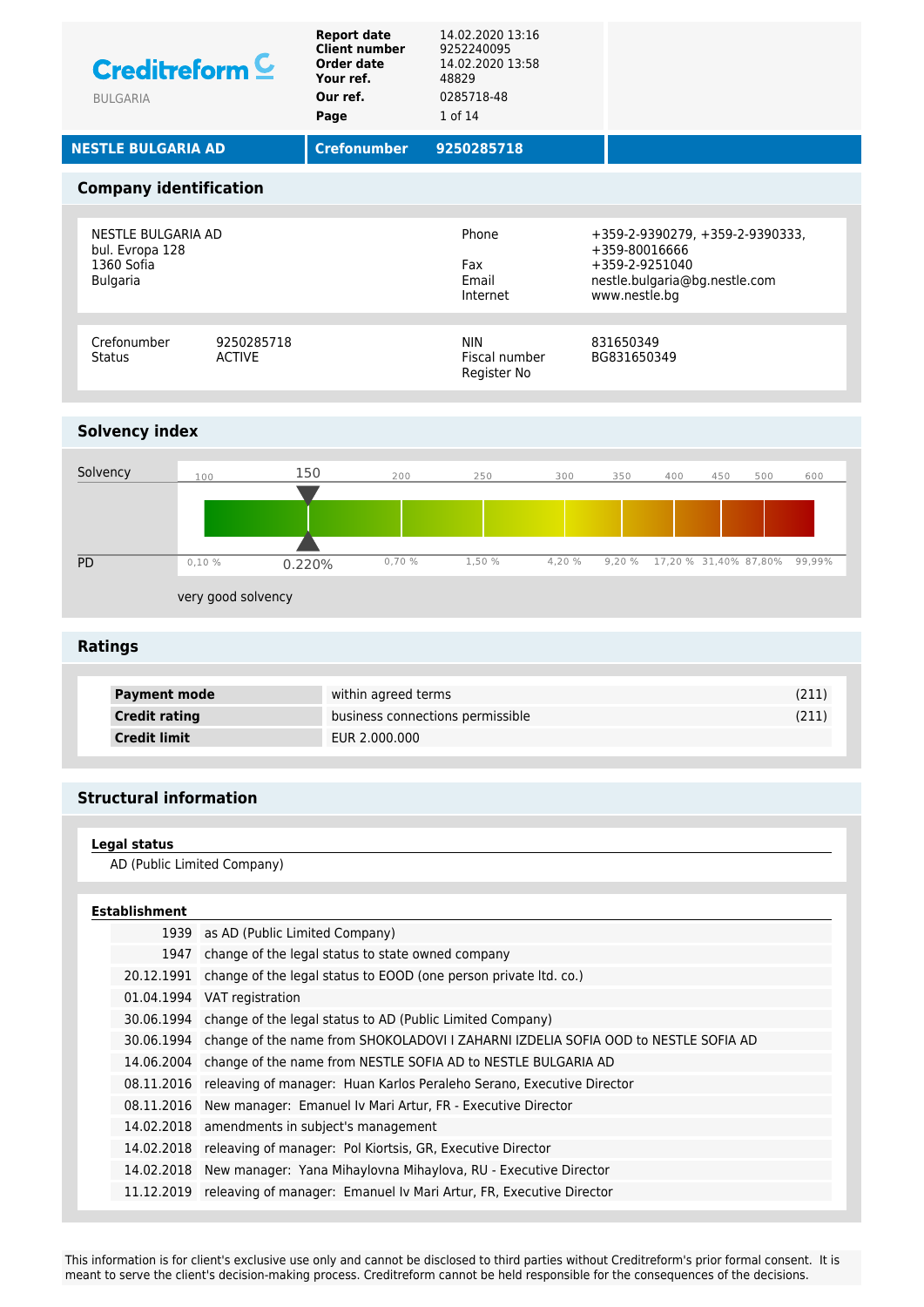| Creditreform $C$<br><b>BULGARIA</b>                                               | <b>Report date</b><br><b>Client number</b><br>Order date<br>Your ref.<br>Our ref.<br>Page | 14.02.2020 13:16<br>9252240095<br>14.02.2020 13:58<br>48829<br>0285718-48<br>2 of 14 |            |                           |         |
|-----------------------------------------------------------------------------------|-------------------------------------------------------------------------------------------|--------------------------------------------------------------------------------------|------------|---------------------------|---------|
| <b>NESTLE BULGARIA AD</b>                                                         | <b>Crefonumber</b>                                                                        | 9250285718                                                                           |            |                           |         |
|                                                                                   |                                                                                           |                                                                                      |            |                           |         |
|                                                                                   | 11.12.2019 New manager: Petar Stoilov Stoilov, BG - Executive Director                    |                                                                                      |            |                           |         |
| Company age: 80 years                                                             |                                                                                           |                                                                                      |            |                           |         |
| <b>Register data</b>                                                              |                                                                                           |                                                                                      |            |                           |         |
| last entry on 11.12.2019<br>Fiscal number BG831650349<br>statistic code 831650349 | Re-registered with the court in Sofia on 20.12.1991, Reg. No 26521/1991                   |                                                                                      |            |                           |         |
| <b>Share capital</b>                                                              |                                                                                           |                                                                                      |            |                           |         |
| BGN 10.234.933, fully paid-in                                                     |                                                                                           |                                                                                      |            |                           |         |
| 19.05.1994                                                                        | share capital increase from BGN 14.905 to BGN 130.956                                     |                                                                                      |            |                           |         |
| 10.05.1996                                                                        | share capital increase from BGN 130.956 to BGN 700.000                                    |                                                                                      |            |                           |         |
| 06.03.1997                                                                        | share capital increase from BGN 700.000 to BGN 4.000.000                                  |                                                                                      |            |                           |         |
| 31.10.1997                                                                        | share capital increase from BGN 4.000.000 to BGN 8.786.941                                |                                                                                      |            |                           |         |
| 21.12.2011                                                                        | share capital increase from BGN 8.786.941 to BGN 10.234.933                               |                                                                                      |            |                           |         |
| <b>Shareholders</b>                                                               |                                                                                           |                                                                                      |            |                           |         |
| NESTLE SA - Vevey 1800, CH                                                        |                                                                                           |                                                                                      |            |                           | 99,979% |
| small shareholders                                                                |                                                                                           |                                                                                      |            |                           | 0,021%  |
|                                                                                   |                                                                                           |                                                                                      |            |                           |         |
| <b>Management</b>                                                                 |                                                                                           |                                                                                      |            |                           |         |
| <b>Name and country</b>                                                           |                                                                                           |                                                                                      | birth date | <b>Position</b>           |         |
| Boni Evlogiev Bonev, CH                                                           |                                                                                           | СH                                                                                   |            | Executive Director        |         |
| <b>Petar Stoilov Stoilov</b>                                                      |                                                                                           | BG                                                                                   |            | <b>Executive Director</b> |         |
| Yana Mihaylovna Mihaylova, RU                                                     |                                                                                           | <b>RU</b>                                                                            |            | <b>Executive Director</b> |         |
| <b>General data</b>                                                               |                                                                                           |                                                                                      |            |                           |         |
| <b>Activity description</b>                                                       |                                                                                           |                                                                                      |            |                           |         |
|                                                                                   | manufacture and distribution of chocolate and sugar goods                                 |                                                                                      |            |                           |         |
|                                                                                   | trade in coffee, candies, pet foods, instant foods etc.                                   |                                                                                      |            |                           |         |

### **Activity classification, NACE rev 2.1**

- 10.82 Manufacture of cocoa, chocolate and sugar confectionery
- 46.36 Wholesale of sugar and chocolate and sugar confectionery
- 46.37 Wholesale of coffee, tea, cocoa and spices

## **Import/Export**

imports from: Brazil, Czech Republic, Germany, France, United Kingdom, Greece, Poland, Romania, Slovakia, Turkey exports to: Albania, Greece, Hungary, Italy, Poland, Turkey

### **Business premises**

2 administrative buildings: 7.576 m2, bul. Evropa 128, 1360 Sofia subject's property 2 manufacturing units: 26.795 m2, bul. Evropa 128, 1360 Sofia subject's property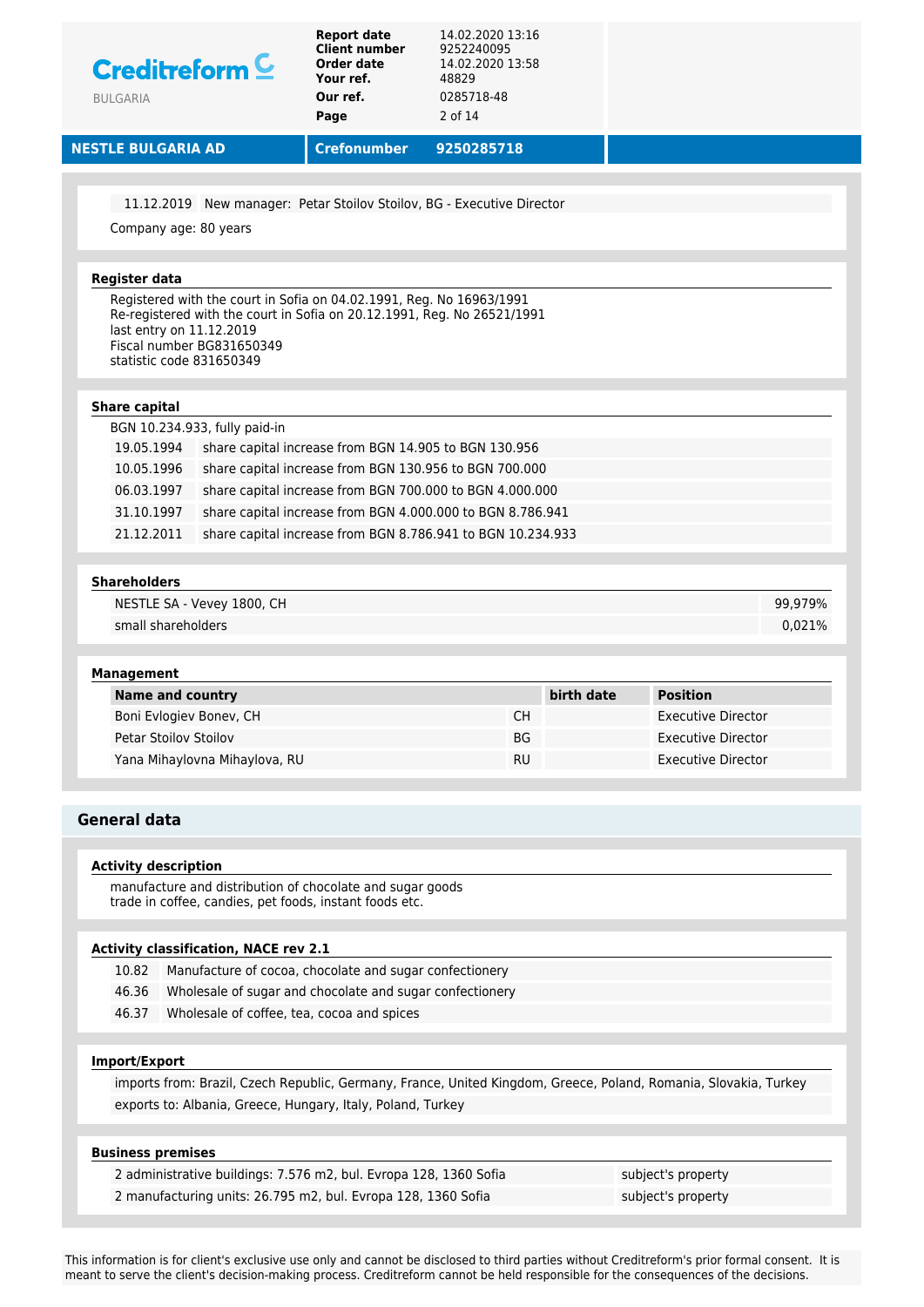| Creditreform <sup>C</sup><br><b>BULGARIA</b>           | <b>Report date</b><br><b>Client number</b><br>Order date<br>Your ref.<br>Our ref.<br>Page | 14.02.2020 13:16<br>9252240095<br>14.02.2020 13:58<br>48829<br>0285718-48<br>3 of 14 |                    |
|--------------------------------------------------------|-------------------------------------------------------------------------------------------|--------------------------------------------------------------------------------------|--------------------|
| <b>NESTLE BULGARIA AD</b>                              | <b>Crefonumber</b>                                                                        | 9250285718                                                                           |                    |
|                                                        |                                                                                           |                                                                                      |                    |
| 6 warehouses: 10.018 m2, bul. Evropa 128, 1360 Sofia   |                                                                                           |                                                                                      | subject's property |
| 4 other buildings: 712 m2, bul. Evropa 128, 1360 Sofia |                                                                                           |                                                                                      | subject's property |
| parcel: 72.500 m2, bul. Evropa 128, 1360 Sofia         |                                                                                           |                                                                                      | subject's property |
| dealer net throughout the country                      |                                                                                           |                                                                                      |                    |

## **Figures**

| <b>Staff and Turnover</b> |       |       |               |       |       |
|---------------------------|-------|-------|---------------|-------|-------|
|                           |       |       | <b>Period</b> |       |       |
| average data              | 2019  | 2018  | 2017          | 2016  | 2015  |
| <b>Staff</b>              | 1.049 | 1.117 | 1.140         | 1.163 | 1.420 |
|                           |       |       |               |       |       |
|                           |       |       | <b>Period</b> |       |       |

|                                          | 2018        | 2017        | 2016        | 2015        | 2014        |
|------------------------------------------|-------------|-------------|-------------|-------------|-------------|
|                                          | <b>BGN</b>  | <b>BGN</b>  | <b>BGN</b>  | <b>BGN</b>  | <b>BGN</b>  |
| <b>Annual Sales</b>                      | 259.770.000 | 263.946.000 | 337.382.000 | 304.498.000 | 287.859.000 |
| see enclosure with figures for 2018-2014 |             |             |             |             |             |

ure with figures for 2018-2014

### **Tangible Fixed Assets**

|                              |            |            | <b>Period</b> |            |            |
|------------------------------|------------|------------|---------------|------------|------------|
|                              | 2018       | 2017       | 2016          | 2015       | 2014       |
|                              | <b>BGN</b> | <b>BGN</b> | <b>BGN</b>    | <b>BGN</b> | <b>BGN</b> |
| <b>Tangible Fixed Assets</b> | 53.455.000 | 56.200.000 | 59.676.000    | 88.971.000 | 99.896.000 |
|                              |            |            |               |            |            |

see enclosure with figures for 2018-2014

#### **Real Estate**

company's real estate property exists total balance value as at 31.12.2018 BGN 17.319.000 information about mortgages not available

### **Assets/Liabilities**

see enclosure with figures for 2018-2014

### **Related companies**

| <b>Other related companies</b>                                                                                                                                                              |               |                                                             |
|---------------------------------------------------------------------------------------------------------------------------------------------------------------------------------------------|---------------|-------------------------------------------------------------|
| <b>Name/Address</b>                                                                                                                                                                         | <b>NIN</b>    | <b>Relation</b>                                             |
| FOND BULGARIA IKONOMIKA I RAZVITIE AD (dissolved (lack of<br>re-registration in the new register))<br>UL. KALOYAN, N6, 1618 Sofia                                                           | 130681580     | Boni Evlogiev Bonev, CH<br><b>Managing Director</b>         |
| <b>VAPTSAROV AD</b><br>bul. Bulgaria, 51B, ofis sgrada BLOK V, 1404 Sofia                                                                                                                   | 824105277     | Boni Evlogiev Bonev, CH<br>Member of the Board of Directors |
| AKTSIONERNO DRUZHESTVO MEZHDUNARODNA BANKA ZA<br>TARGOVIA I RAZVITIE KLON PLOVDIV Branch (dissolved (lack of<br>re-registration in the new register))<br>ul. BORIS DISHLIEV 4, 4000 Plovdiv | 0006946990026 | Boni Evlogiev Bonev, CH<br><b>Managing Director</b>         |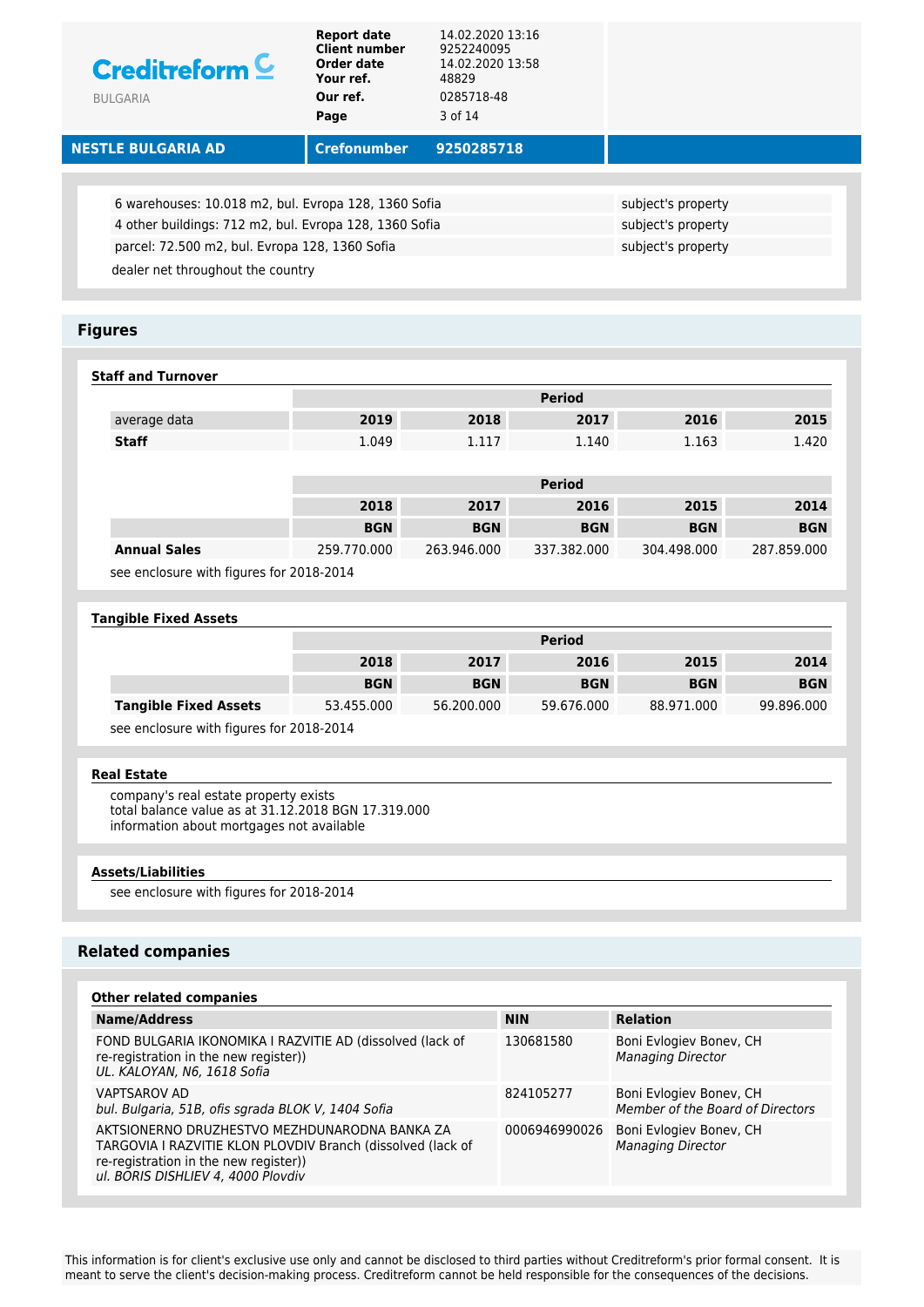| Creditreform <sup>C</sup><br><b>BULGARIA</b>                                                                                                                           | <b>Report date</b><br><b>Client number</b><br>Order date<br>Your ref.<br>Our ref.<br>Page | 14.02.2020 13:16<br>9252240095<br>14.02.2020 13:58<br>48829<br>0285718-48<br>4 of 14 |               |                                                               |
|------------------------------------------------------------------------------------------------------------------------------------------------------------------------|-------------------------------------------------------------------------------------------|--------------------------------------------------------------------------------------|---------------|---------------------------------------------------------------|
| <b>NESTLE BULGARIA AD</b>                                                                                                                                              | <b>Crefonumber</b>                                                                        | 9250285718                                                                           |               |                                                               |
|                                                                                                                                                                        |                                                                                           |                                                                                      |               |                                                               |
| MEZHDUNARODNA BANKA ZA TARGOVIA I RAZVITIE KLON<br>VELINGRAD Branch (dissolved (lack of re-registration in the new<br>register))<br>ul. HAN ASPARUH 46, 4600 Velingrad |                                                                                           |                                                                                      | 0006946990098 | Boni Evlogiev Bonev, CH<br><b>Managing Director</b>           |
| MEZHDUNARODNA BANKA ZA TARGOVIA I RAZVITIE KLON<br>PLOVDIV AD (dissolved (lack of re-registration in the new<br>register))<br>UL. BORIS DISHLIEV, N4, 4000 Plovdiv     |                                                                                           |                                                                                      | 6946990026    | Boni Evlogiev Bonev, CH<br><b>Managing Director</b>           |
| MEZHDUNARODNA BANKA ZA TARGOVIA I RAZVITIE KLON<br>VELINGRAD AD (dissolved (lack of re-registration in the new<br>register))<br>UL. HAN ASPARUH, N46, 4600 Velingrad   |                                                                                           |                                                                                      | 6946990098    | Boni Evlogiev Bonev, CH<br><b>Managing Director</b>           |
| VAPTECH JSC EAD<br>bul. Bulgaria 51B, ofis sgrada blok V, 1404 Sofia                                                                                                   |                                                                                           |                                                                                      | 203000872     | Boni Evlogiev Bonev, CH<br>Chairman of the Supervisory Board  |
| DZHUNIAR ACHIYVMANT BULGARIA<br>Zagore, 9, ET 1, 1000 Sofia                                                                                                            |                                                                                           |                                                                                      | 121305643     | Boni Evlogiev Bonev, CH<br>Chairman                           |
| <b>BULGARIAN-SWISS CHAMBER OF COMMERCE</b><br>bul. Bulgaria, 51B, bl. V, ET 8, 1404 Sofia                                                                              |                                                                                           |                                                                                      | 131336530     | Boni Evlogiev Bonev, CH<br>Chairman of the Board of Directors |

## **Remarks**

## **Tax authority obligations**

According to the information by the Ministry of Finance, the company has no overdue debts to the State that are subject of enforcement as at 14.02.2020.

#### **Remarks**

On 21.12.2011 NESTLE ICE CREAM BULGARIA EAD, NIN 041069263, merged into the company.

### **Company's name in Bulgarian:**

НЕСТЛЕ БЪЛГАРИЯ АД

| exchange rate development: | inflation rate: |      |
|----------------------------|-----------------|------|
| $EUR 1 = BGN 1.96$         | 2018            | 2.7% |
|                            | 2017            | 2,1% |
|                            | 2016            | 0.1% |

## **Bankers**

| <b>Bank name</b>                                                            | <b>Bank code</b> |
|-----------------------------------------------------------------------------|------------------|
| BNP PARIBAS SA SOFIA BRANCH, ul. Tsar Osvoboditel 2, 1000 Sofia             | <b>BNPABGSX</b>  |
| ING BANK NV SOFIA BRANCH, bul. Bulgaria 49B, vh. A, et. 7, 1404 Sofia       | INGBBGSF         |
| CITIBANK EUROPE PLC BULGARIA BRANCH, bul. Sitnyakovo 48, et. 10, 1505 Sofia | <b>CITIBGSF</b>  |
| UNICREDIT BULBANK AD, pl. Sveta Nedelya 7, 1000 Sofia                       | <b>UNCRBGSF</b>  |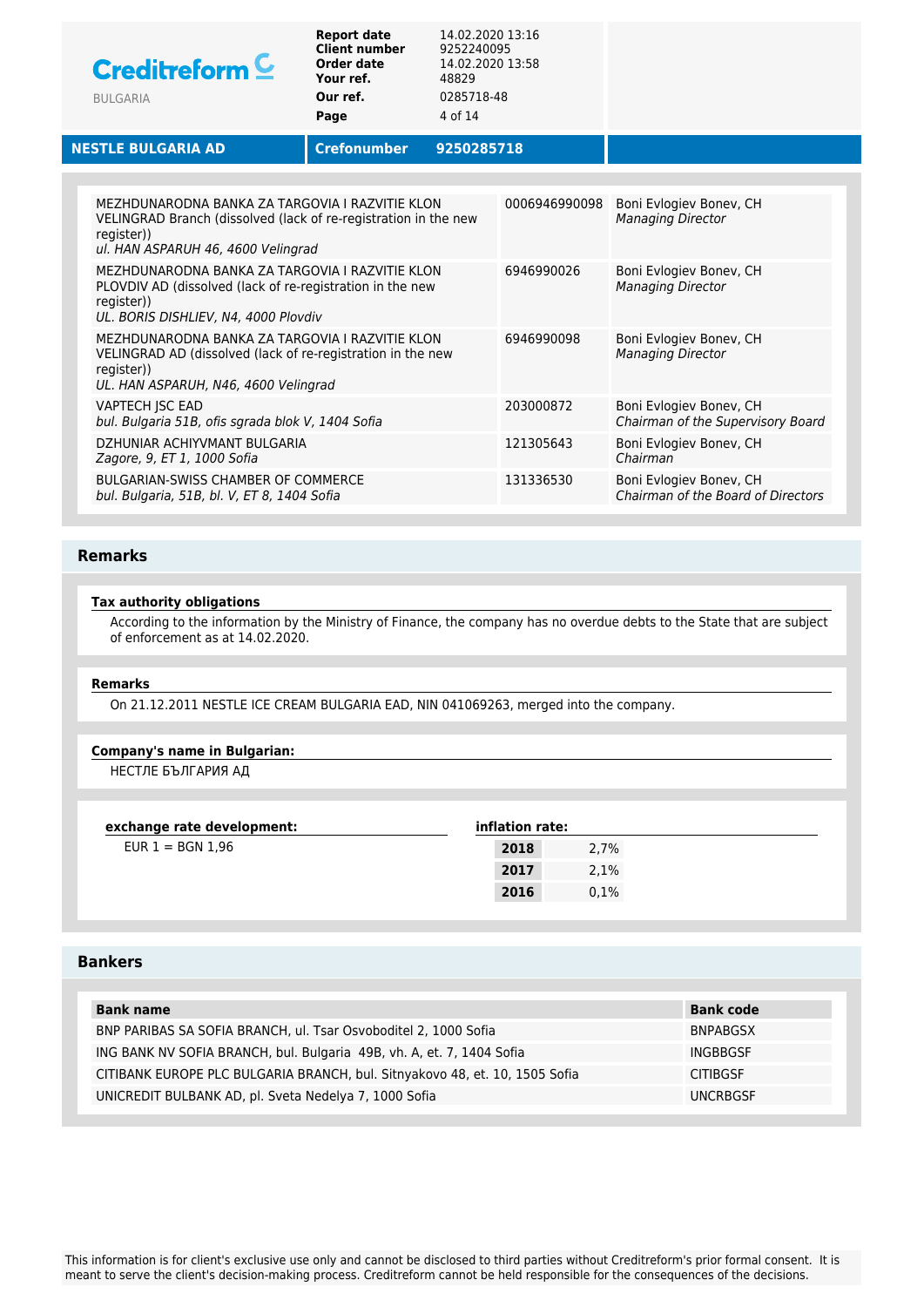## **Mode of payment**

### **Mode of payment**

within agreed terms (211)

### **Credit rating**

business connections permissible (211)

### **Credit limit**

EUR 2.000.000,00

## **ENCLOSURE**

### **Balance sheet**

|                                                               | 2018                               | 2017                               | 2016                               | 2015                               | 2014                               |
|---------------------------------------------------------------|------------------------------------|------------------------------------|------------------------------------|------------------------------------|------------------------------------|
|                                                               | <b>Unconsolidate</b><br>d Accounts | <b>Unconsolidate</b><br>d Accounts | <b>Unconsolidate</b><br>d Accounts | <b>Unconsolidate</b><br>d Accounts | <b>Unconsolidate</b><br>d Accounts |
|                                                               | 12 months                          | 12 months                          | 12 months                          | 12 months                          | 12 months                          |
|                                                               | <b>BGN</b>                         | <b>BGN</b>                         | <b>BGN</b>                         | <b>BGN</b>                         | <b>BGN</b>                         |
| <b>Fixed assets</b>                                           | 53.509.000                         | 56.562.000                         | 60.580.000                         | 95.432.000                         | 107.455.000                        |
| - intangible fixed assets                                     | 0                                  | 11.000                             | 81.000                             | 151.000                            | 601.000                            |
| - tangible fixed assets                                       | 53.455.000                         | 56.200.000                         | 59.676.000                         | 88.971.000                         | 99.896.000                         |
| - other fixed assets<br>(including financial<br>fixed assets) | 54.000                             | 351.000                            | 823.000                            | 6.310.000                          | 6.958.000                          |
| Current assets                                                | 54.827.000                         | 60.150.000                         | 69.653.000                         | 59.065.000                         | 49.410.000                         |
| - stocks                                                      | 17.105.000                         | 19.197.000                         | 16.594.000                         | 16.843.000                         | 21.816.000                         |
| - debtors                                                     | 23.644.000                         | 27.017.000                         | 24.313.000                         | 22.751.000                         | 23.629.000                         |
| - other current assets<br>(including investments<br>and cash) | 14.078.000                         | 13.936.000                         | 28.746.000                         | 19.471.000                         | 3.965.000                          |
| - cash and cash<br>equivalent                                 | 13.321.000                         | 13.493.000                         | 28.504.000                         | 19.365.000                         | 3.706.000                          |
| Total assets                                                  | 108.336.000                        | 116.712.000                        | 130.233.000                        | 154.497.000                        | 156.865.000                        |
| Shareholders funds                                            | 38.021.000                         | 36.663.000                         | 53.186.000                         | 40.724.000                         | 35.083.000                         |
| - capital                                                     | 10.235.000                         | 10.235.000                         | 10.235.000                         | 10.235.000                         | 10.235.000                         |
| - other shareholders<br>funds (including<br>reserves)         | 27.786.000                         | 26.428.000                         | 42.951.000                         | 30.489.000                         | 24.848.000                         |
| Non current liabilities                                       | 26.563.000                         | 4.511.000                          | 8.547.000                          | 9.134.000                          | 10.201.000                         |
| - long term debt                                              | 26.563.000                         | 4.511.000                          | 8.547.000                          | 9.134.000                          | 10.201.000                         |
| - other non current<br>liabilities (including<br>provisions)  | 0                                  | 0                                  | 0                                  | 0                                  | $\mathbf 0$                        |
| <b>Current liabilities</b>                                    | 43.752.000                         | 75.538.000                         | 68.500.000                         | 104.639.000                        | 111.581.000                        |
| - Ioans                                                       | 0                                  | $\mathbf{0}$                       | 0                                  | 0                                  | $\mathbf{0}$                       |
| - creditors                                                   | 27.832.000                         | 34.254.000                         | 32.256.000                         | 33.607.000                         | 39.397.000                         |
| - other current liabilities                                   | 15.920.000                         | 41.284.000                         | 36.244.000                         | 71.032.000                         | 72.184.000                         |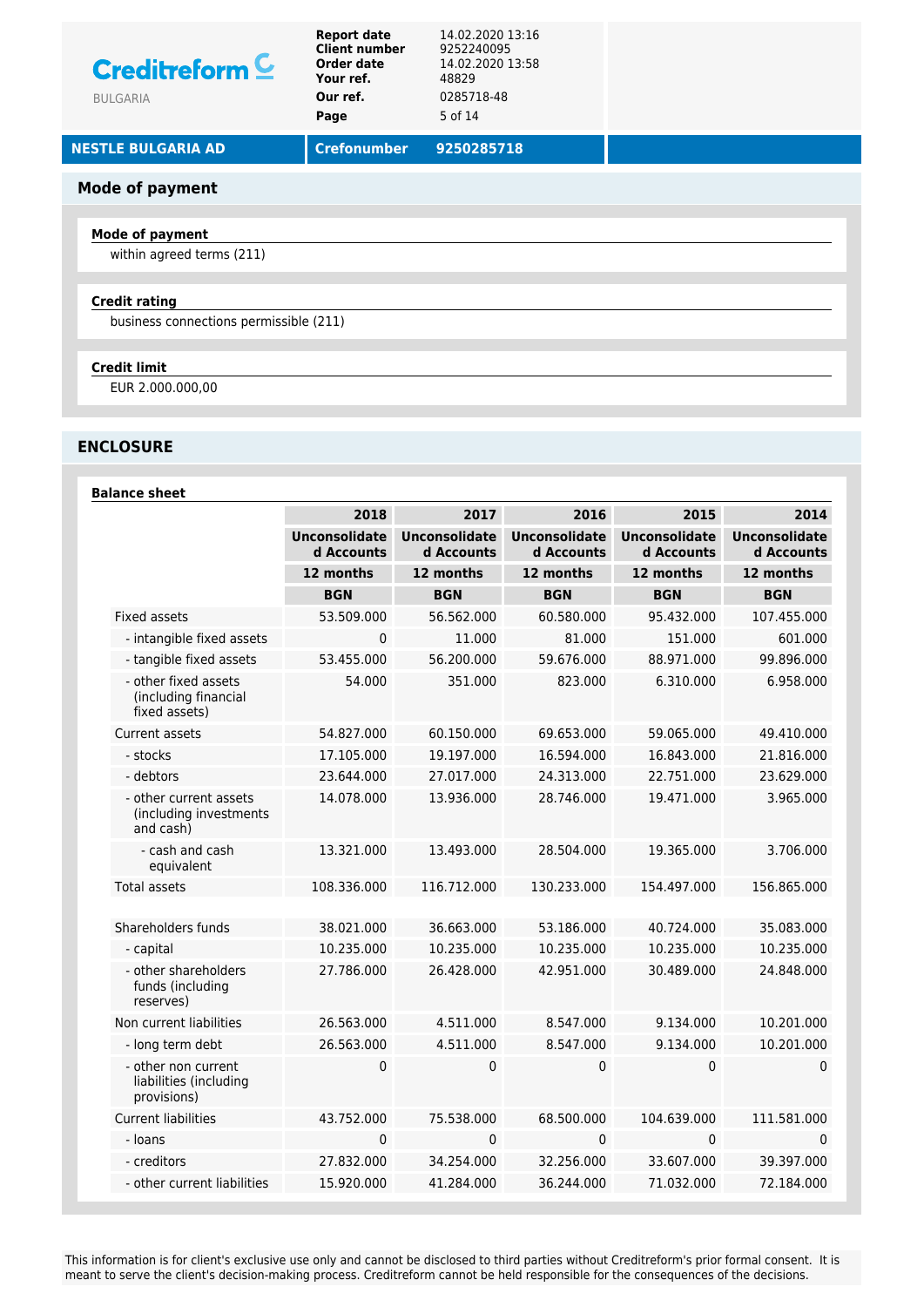| Creditreform $C$<br><b>BULGARIA</b>         | <b>Report date</b><br><b>Client number</b><br><b>Order date</b><br>Your ref.<br>Our ref.<br>Page | 14.02.2020 13:16<br>9252240095<br>14.02.2020 13:58<br>48829<br>0285718-48<br>6 of 14 |             |             |             |  |
|---------------------------------------------|--------------------------------------------------------------------------------------------------|--------------------------------------------------------------------------------------|-------------|-------------|-------------|--|
| <b>NESTLE BULGARIA AD</b>                   | <b>Crefonumber</b>                                                                               | 9250285718                                                                           |             |             |             |  |
|                                             |                                                                                                  |                                                                                      |             |             |             |  |
| Total shareholders funds<br>and liabilities | 108.336.000                                                                                      | 116.712.000                                                                          | 130.233.000 | 154.497.000 | 156.865.000 |  |
|                                             |                                                                                                  |                                                                                      |             |             |             |  |
| Working capital                             | 12.917.000                                                                                       | 11.960.000                                                                           | 8.651.000   | 5.987.000   | 6.048.000   |  |
|                                             |                                                                                                  |                                                                                      |             |             |             |  |
| Number of employees                         | 1.117                                                                                            | 1.140                                                                                | 1.163       | 1.420       | 1.487       |  |
|                                             |                                                                                                  |                                                                                      |             |             |             |  |

### **Profit/loss account**

|                                  | 2018                               | 2017                               | 2016                               | 2015                               | 2014                               |
|----------------------------------|------------------------------------|------------------------------------|------------------------------------|------------------------------------|------------------------------------|
|                                  | <b>Unconsolidate</b><br>d Accounts | <b>Unconsolidate</b><br>d Accounts | <b>Unconsolidate</b><br>d Accounts | <b>Unconsolidate</b><br>d Accounts | <b>Unconsolidate</b><br>d Accounts |
|                                  | 12 months                          | 12 months                          | 12 months                          | 12 months                          | 12 months                          |
|                                  | <b>BGN</b>                         | <b>BGN</b>                         | <b>BGN</b>                         | <b>BGN</b>                         | <b>BGN</b>                         |
| Operating revenue /<br>Turnover  | 259.770.000                        | 263.946.000                        | 337.382.000                        | 304.498.000                        | 287.859.000                        |
| <b>Sales</b>                     | 259.770.000                        | 263.946.000                        | 337.382.000                        | 304.498.000                        | 287.859.000                        |
| <b>Operating Profit/Loss</b>     | 23.724.000                         | 23.281.000                         | 41.165.000                         | 22.396.000                         | 16.917.000                         |
| <b>Financial revenue</b>         | 45.000                             | 77.000                             | $\Omega$                           | 771.000                            | 182.000                            |
| Financial expenses               | 217.000                            | 259.000                            | 3.205.000                          | 688.000                            | 902.000                            |
| <b>Financial Profit/Loss</b>     | $-172.000$                         | $-182.000$                         | $-3.205.000$                       | 83.000                             | $-720.000$                         |
| Profit/Loss before tax           | 23.552.000                         | 23.099.000                         | 37.960.000                         | 22.479.000                         | 16.197.000                         |
| Taxation                         | 2.609.000                          | 2.413.000                          | 4.368.000                          | 2.387.000                          | 1.739.000                          |
| Profit/Loss after tax            | 20.943.000                         | 20.686.000                         | 33.592.000                         | 20.092.000                         | 14.458.000                         |
| Extraordinary revenue            | 0                                  | 0                                  | 0                                  | $\mathbf 0$                        | $\mathbf 0$                        |
| <b>Extraordinary expenses</b>    | 0                                  | 0                                  | 0                                  | $\pmb{0}$                          | $\mathbf{0}$                       |
| <b>Extraordinary Profit/Loss</b> | 0                                  | 0                                  | 0                                  | 0                                  | $\mathbf 0$                        |
| Profit/Loss for the period       | 20.943.000                         | 20.686.000                         | 33.592.000                         | 20.092.000                         | 14.458.000                         |
| Material costs                   | 74.884.000                         | 81.849.000                         | 88.133.000                         | 97.861.000                         | 94.761.000                         |
| Cost of employees                | 30.096.000                         | 30.412.000                         | 33.739.000                         | 34.199.000                         | 33.244.000                         |
| Depreciation                     | 8.087.000                          | 8.973.000                          | 11.321.000                         | 13.805.000                         | 14.054.000                         |
| Interest paid                    | 183.000                            | 137.000                            | 703.000                            | 626.000                            | 896.000                            |
| Cash-flow                        | 29.030.000                         | 29.659.000                         | 44.913.000                         | 33.897.000                         | 28.512.000                         |
| Added value                      | 61.918.000                         | 62.621.000                         | 83.723.000                         | 71.109.000                         | 64.391.000                         |

**Ratios**

| 2018                               | 2017                               | 2016                               | 2015                        | 2014                               |
|------------------------------------|------------------------------------|------------------------------------|-----------------------------|------------------------------------|
| <b>Unconsolidate</b><br>d Accounts | <b>Unconsolidate</b><br>d Accounts | <b>Unconsolidate</b><br>d Accounts | Unconsolidate<br>d Accounts | <b>Unconsolidate</b><br>d Accounts |
| 12 months                          | 12 months                          | 12 months                          | 12 months                   | 12 months                          |
| <b>BGN</b>                         | <b>BGN</b>                         | <b>BGN</b>                         | <b>BGN</b>                  | <b>BGN</b>                         |
| 1,25                               | 0,80                               | 1,02                               | 0,56                        | 0,44                               |
| 0,86                               | 0,54                               | 0,77                               | 0,40                        | 0,25                               |
| 1,43                               | 8,13                               | 6,22                               | 4,46                        | 3,44                               |
| 35,10                              | 31,41                              | 40,84                              | 26,36                       | 22,37                              |
| 69,86                              | 12,30                              | 16,07                              | 22,43                       | 29,08                              |
| 34.038                             | 32.161                             | 45.732                             | 28.679                      | 23.593                             |
| 11.564                             | 10.491                             | 7.439                              | 4.216                       | 4.067                              |
|                                    |                                    |                                    |                             |                                    |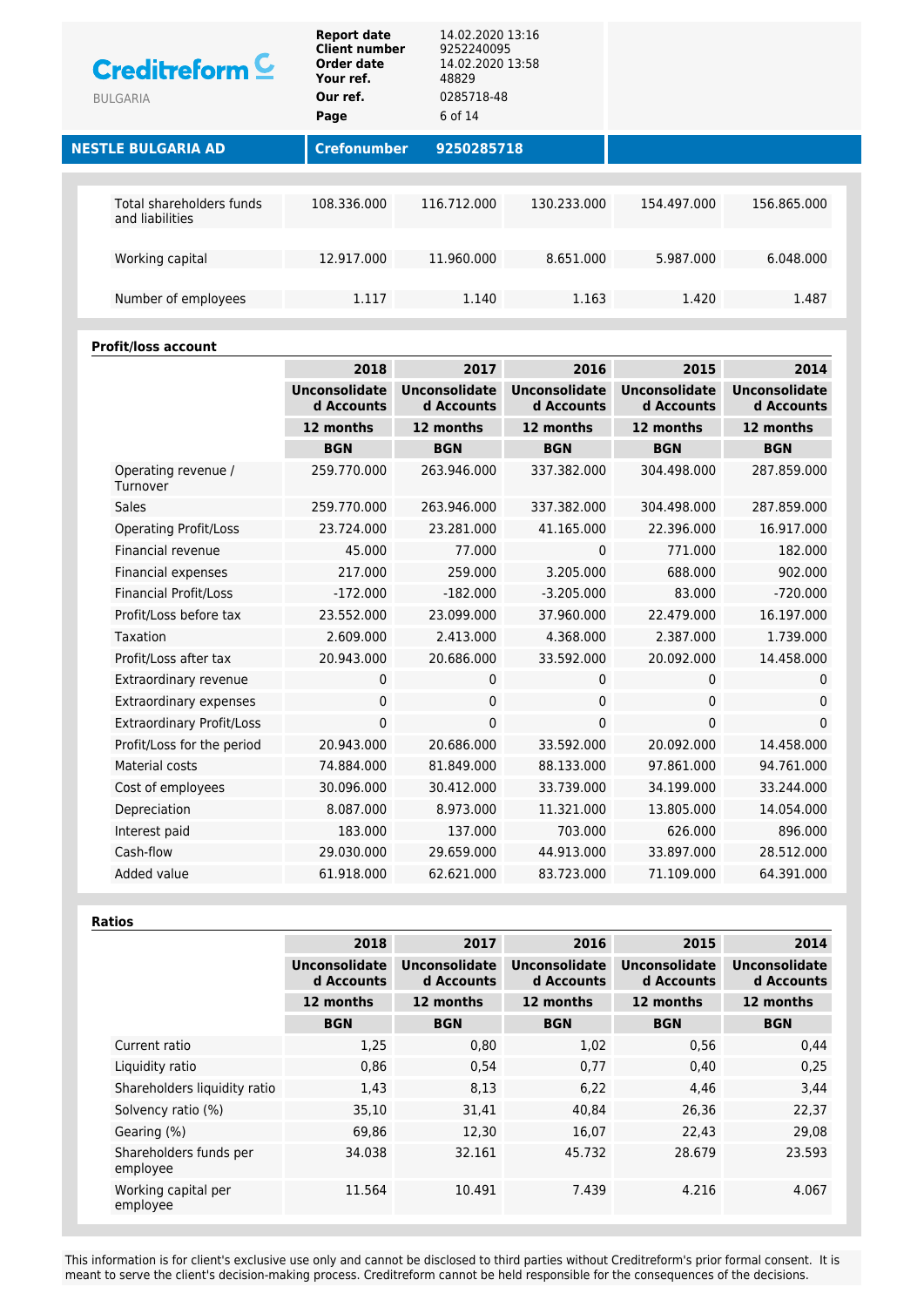| <b>Creditreform</b><br><b>BULGARIA</b> | <b>Report date</b><br><b>Client number</b><br>Order date<br>Your ref.<br>Our ref.<br>Page | 14.02.2020 13:16<br>9252240095<br>14.02.2020 13:58<br>48829<br>0285718-48<br>7 of 14 |         |         |         |  |
|----------------------------------------|-------------------------------------------------------------------------------------------|--------------------------------------------------------------------------------------|---------|---------|---------|--|
| <b>NESTLE BULGARIA AD</b>              | <b>Crefonumber</b>                                                                        | 9250285718                                                                           |         |         |         |  |
|                                        |                                                                                           |                                                                                      |         |         |         |  |
| Total assets per employee              | 96.988                                                                                    | 102.379                                                                              | 111.980 | 108.801 | 105.491 |  |
| Profit margin (%)                      | 9,07                                                                                      | 8,75                                                                                 | 11,25   | 7,38    | 5,63    |  |
| Return on shareholders<br>funds $(\%)$ | 61,94                                                                                     | 63,00                                                                                | 71,37   | 55,20   | 46,17   |  |
| Return on capital<br>employed (%)      | 36,75                                                                                     | 56,43                                                                                | 62,63   | 46.34   | 37,75   |  |
| Return on total assets (%)             | 21,74                                                                                     | 19,79                                                                                | 29,15   | 14,55   | 10,33   |  |
| Interest cover                         | 129.64                                                                                    | 169,93                                                                               | 58,56   | 35,78   | 18,88   |  |
| Stock turnover                         | 15,19                                                                                     | 13,75                                                                                | 20,33   | 18,08   | 13,19   |  |
| Collection period (days)               | 33                                                                                        | 37                                                                                   | 26      | 27      | 30      |  |
| Credit period (days)                   | 39                                                                                        | 47                                                                                   | 34      | 40      | 49      |  |
| Net assets turnover                    | 4,02                                                                                      | 6,41                                                                                 | 5,47    | 6,11    | 6,36    |  |
| Staff costs / Turnover (%)             | 11,59                                                                                     | 11,52                                                                                | 10,00   | 11,23   | 11,55   |  |
| Turnover per employee                  | 232.560                                                                                   | 231.532                                                                              | 290.096 | 214.435 | 193.584 |  |
| Average cost per<br>employee per year  | 26.944                                                                                    | 26.677                                                                               | 29.010  | 24.084  | 22.356  |  |
| Profit per employee                    | 21.085                                                                                    | 20.262                                                                               | 32.640  | 15.830  | 10.892  |  |
| Debt to equity ratio (%)               | 184,94                                                                                    | 218,34                                                                               | 144,86  | 279,38  | 347,13  |  |

**Industry sector's ratios for 10.82 Manufacture of cocoa, chocolate and sugar confectionery**

|                                        | 2018             | 2017             | 2016             | 2015             | 2014             |
|----------------------------------------|------------------|------------------|------------------|------------------|------------------|
|                                        | 12 months        | 12 months        | 12 months        | 12 months        | 12 months        |
|                                        | 147<br>companies | 143<br>companies | 135<br>companies | 128<br>companies | 120<br>companies |
| Current ratio                          | 1,40             | 2,18             | 2,57             | 1,74             | 1,67             |
| Liquidity ratio                        | 0,81             | 1,60             | 2,09             | 1,24             | 1,11             |
| Shareholders liquidity ratio           | 4,96             | 7,61             | 7,49             | 6,98             | 6,54             |
| Solvency ratio (%)                     | 64,44            | 65,82            | 69,57            | 60,70            | 59,03            |
| Gearing (%)                            | 24,57            | 16,54            | 17,81            | 23,14            | 21,31            |
| Shareholders funds per<br>employee     | 101.015          | 108.975          | 106.630          | 88.518           | 90.600           |
| Working capital per<br>employee        | 19.850           | 63.698           | 57.176           | 51.963           | 55.728           |
| Total assets per employee              | 156.754          | 165.565          | 153.280          | 145.823          | 153.476          |
| Profit margin (%)                      | 4,26             | 7,50             | 10,94            | 7,31             | 5,22             |
| Return on shareholders<br>funds $(\%)$ | 4,95             | 7,49             | 13,80            | 8,57             | 5,91             |
| Return on capital employed<br>(% )     | 4,74             | 7,25             | 13,13            | 8,44             | 6,25             |
| Return on total assets (%)             | 3,19             | 4,93             | 9,60             | 5,20             | 3,49             |
| Interest cover                         | 6,55             | 10,62            | 13,11            | 8,75             | 4,99             |
| Stock turnover                         | 5,64             | 4,45             | 8,49             | 4,66             | 3,77             |
| Collection period (days)               | 66               | 196              | 150              | 163              | 176              |
| Credit period (days)                   | 69               | 66               | 39               | 61               | 76               |
| Net assets turnover                    | 0,97             | 0,88             | 1,11             | 1,03             | 0,98             |
| Staff costs / Turnover (%)             | 11,64            | 12,10            | 9,61             | 10,19            | 10,51            |
| Turnover per employee                  | 117.181          | 108.853          | 134.526          | 103.876          | 102.579          |
| Average cost per employee<br>per year  | 13.635           | 13.176           | 12.930           | 10.582           | 10.783           |
| Profit per employee                    | 4.997            | 8.163            | 14.720           | 7.589            | 5.354            |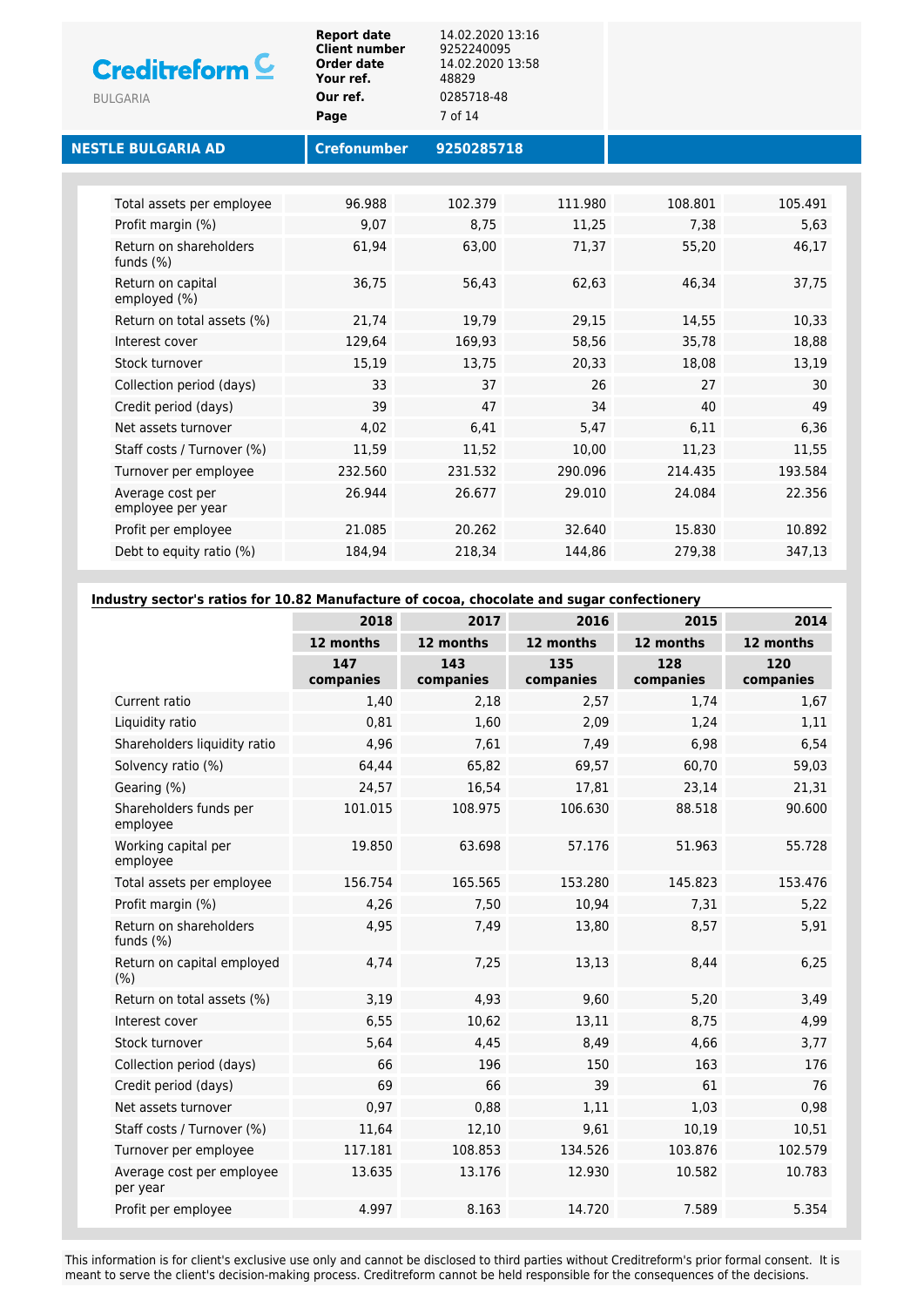| Creditreform <sup>C</sup><br><b>BULGARIA</b>                      | <b>Report date</b><br><b>Client number</b><br>Order date<br>Your ref.<br>Our ref.<br>Page | 14.02.2020 13:16<br>9252240095<br>14.02.2020 13:58<br>48829<br>0285718-48<br>8 of 14 |                                    |                                    |                                    |
|-------------------------------------------------------------------|-------------------------------------------------------------------------------------------|--------------------------------------------------------------------------------------|------------------------------------|------------------------------------|------------------------------------|
| <b>NESTLE BULGARIA AD</b>                                         | <b>Crefonumber</b>                                                                        | 9250285718                                                                           |                                    |                                    |                                    |
| Debt to equity ratio (%)                                          | 55,18                                                                                     | 51,93                                                                                | 43,75                              | 64,74                              | 69,40                              |
|                                                                   |                                                                                           |                                                                                      |                                    |                                    |                                    |
| <b>Balance sheet (national standard)</b>                          | 2018                                                                                      | 2017                                                                                 | 2016                               | 2015                               | 2014                               |
|                                                                   | <b>Unconsolidate</b><br>d Accounts                                                        | <b>Unconsolidate</b><br>d Accounts                                                   | <b>Unconsolidate</b><br>d Accounts | <b>Unconsolidate</b><br>d Accounts | <b>Unconsolidate</b><br>d Accounts |
|                                                                   | 12 months                                                                                 | 12 months                                                                            | 12 months                          | 12 months                          | 12 months                          |
|                                                                   | <b>BGN</b>                                                                                | <b>BGN</b>                                                                           | <b>BGN</b>                         | <b>BGN</b>                         | <b>BGN</b>                         |
| <b>ASSETS</b>                                                     |                                                                                           |                                                                                      |                                    |                                    |                                    |
| A. Fixed assets                                                   |                                                                                           |                                                                                      |                                    |                                    |                                    |
| I. Tangible Fixed Assets                                          |                                                                                           |                                                                                      |                                    |                                    |                                    |
| 1. Land                                                           | 1.204.000                                                                                 | 1.204.000                                                                            | 1.204.000                          | 2.492.000                          | 2.492.000                          |
| 2. Buildings                                                      | 16.115.000                                                                                | 16.307.000                                                                           | 16.522.000                         | 28.144.000                         | 26.667.000                         |
| 3. Machinery                                                      | 27.442.000                                                                                | 30.563.000                                                                           | 34.212.000                         | 42.125.000                         | 46.193.000                         |
| 4. Equipment                                                      | 0                                                                                         | 0                                                                                    | 0                                  | 0                                  | 0                                  |
| 5. Motor vehicles                                                 | 0                                                                                         | 0                                                                                    | 0                                  | 0                                  | 0                                  |
| 6. Herds and flocks                                               | 0                                                                                         | 0                                                                                    | $\mathbf{0}$                       | $\mathbf{0}$                       | 0                                  |
| 7. Other tangible fixed<br>assets                                 | 7.865.000                                                                                 | 7.026.000                                                                            | 6.323.000                          | 13.011.000                         | 13.560.000                         |
| 8. Expenditures for<br>acquisition of<br>tangible fixed<br>assets | 829.000                                                                                   | 1.100.000                                                                            | 1.415.000                          | 3.199.000                          | 10.984.000                         |
| <b>TANGIBLE FIXED</b><br><b>ASSETS TOTAL</b>                      | 53.455.000                                                                                | 56.200.000                                                                           | 59.676.000                         | 88.971.000                         | 99.896.000                         |
| II. Intangible Fixed Assets                                       |                                                                                           |                                                                                      |                                    |                                    |                                    |
| 1. Property rights                                                | 0                                                                                         | 0                                                                                    | $\mathbf 0$                        | 0                                  | 0                                  |
| 2. Software                                                       | 0                                                                                         | 11.000                                                                               | 81.000                             | 151.000                            | 601.000                            |
| 3. Research and<br>development<br>products                        | 0                                                                                         | 0                                                                                    | 0                                  | 0                                  | 0                                  |
| 4. Other intangible<br>fixed assets                               | 0                                                                                         | $\pmb{0}$                                                                            | $\mathbf 0$                        | $\pmb{0}$                          | 0                                  |
| <b>INTANGIBLE FIXED</b><br><b>ASSETS TOTAL</b>                    | 0                                                                                         | 11.000                                                                               | 81.000                             | 151.000                            | 601.000                            |
| III. Financial Assets                                             |                                                                                           |                                                                                      |                                    |                                    |                                    |
| 1. Participations and<br>shares in:                               | 0                                                                                         | 0                                                                                    | 0                                  | $\pmb{0}$                          | 0                                  |
| - subsidiaries                                                    | 0                                                                                         | 0                                                                                    | $\pmb{0}$                          | 0                                  | 0                                  |
| - joint ventures                                                  | 0                                                                                         | 0                                                                                    | $\pmb{0}$                          | 0                                  | 0                                  |
| - affiliated<br>companies                                         | 0                                                                                         | 0                                                                                    | 0                                  | 0                                  | 0                                  |
| - other companies                                                 | 0                                                                                         | 0                                                                                    | 0                                  | 0                                  | 0                                  |
| 2. Realties slated for<br>investment projects                     | 0                                                                                         | 0                                                                                    | $\mathbf 0$                        | 4.607.000                          | 5.167.000                          |
| 3. Other long-term<br>securities                                  | 0                                                                                         | 0                                                                                    | $\mathbf 0$                        | $\pmb{0}$                          | 2.000                              |
| 4. Long-term<br>receivables from:                                 | 54.000                                                                                    | 351.000                                                                              | 823.000                            | 1.703.000                          | 1.789.000                          |
| - affiliated<br>companies                                         | 0                                                                                         | 0                                                                                    | $\pmb{0}$                          | $\pmb{0}$                          | 0                                  |
| - trade loans                                                     | $\pmb{0}$                                                                                 | 0                                                                                    | 0                                  | $\pmb{0}$                          | 0                                  |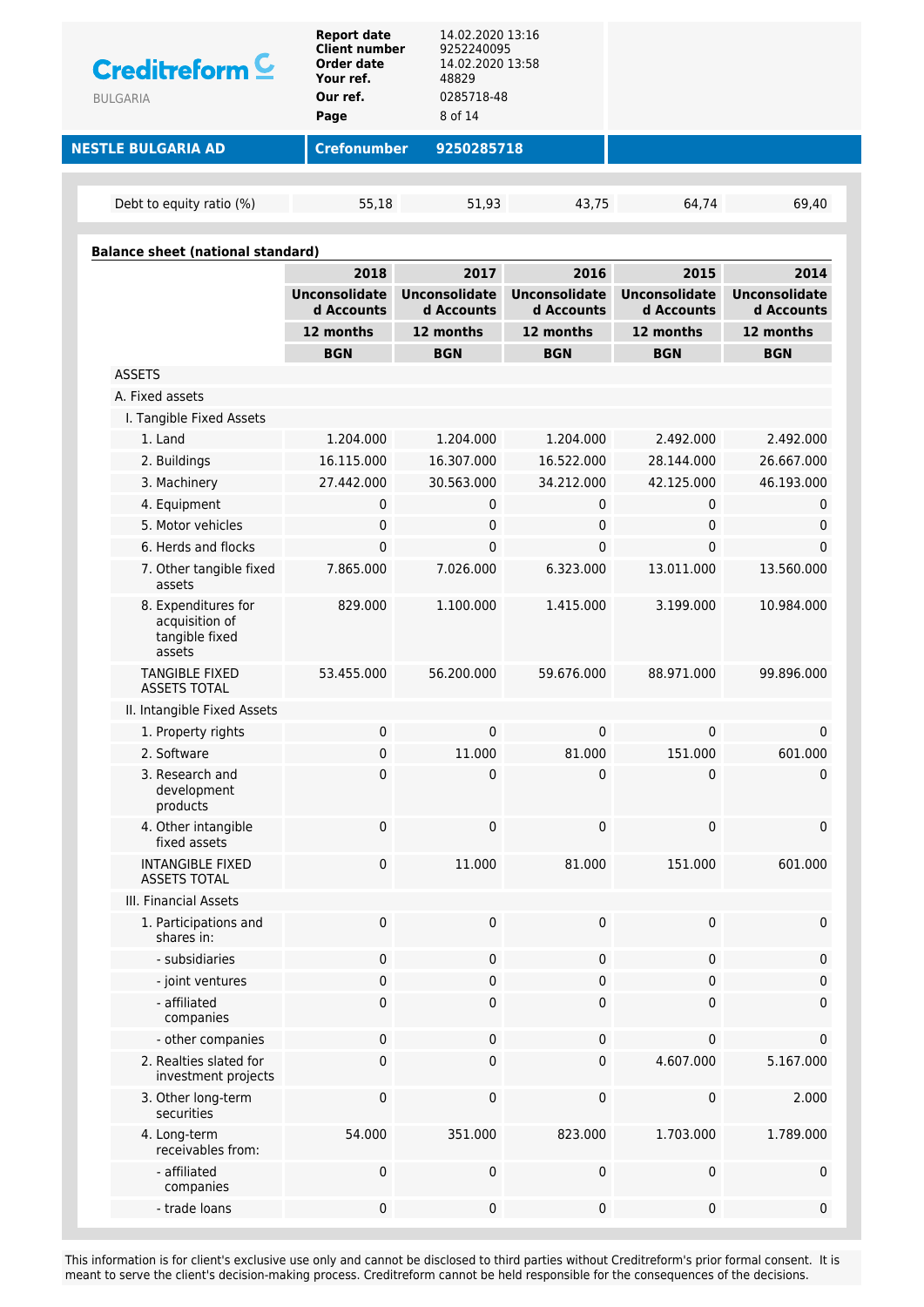| Creditreform <sup>C</sup><br><b>BULGARIA</b>      | <b>Report date</b><br><b>Client number</b><br><b>Order date</b><br>Your ref.<br>Our ref.<br>Page | 14.02.2020 13:16<br>9252240095<br>14.02.2020 13:58<br>48829<br>0285718-48<br>9 of 14 |             |            |              |
|---------------------------------------------------|--------------------------------------------------------------------------------------------------|--------------------------------------------------------------------------------------|-------------|------------|--------------|
| <b>NESTLE BULGARIA AD</b>                         | <b>Crefonumber</b>                                                                               | 9250285718                                                                           |             |            |              |
|                                                   |                                                                                                  |                                                                                      |             |            |              |
| - other long-term<br>receivables                  | 54.000                                                                                           | 351.000                                                                              | 823.000     | 1.703.000  | 1.789.000    |
| <b>FINANCIAL ASSETS</b><br><b>TOTAL</b>           | 54.000                                                                                           | 351.000                                                                              | 823.000     | 6.310.000  | 6.958.000    |
| IV. Goodwill                                      |                                                                                                  |                                                                                      |             |            |              |
| 1. Positive goodwill                              | 0                                                                                                | $\pmb{0}$                                                                            | 0           | 0          | 0            |
| 2. Negative goodwill                              | 0                                                                                                | $\pmb{0}$                                                                            | 0           | 0          | 0            |
| <b>GOODWILL TOTAL</b>                             | 0                                                                                                | $\pmb{0}$                                                                            | $\pmb{0}$   | 0          | 0            |
| V. Accruals                                       | 0                                                                                                | $\pmb{0}$                                                                            | 0           | 0          | 0            |
| FIXED ASSETS TOTAL                                | 53.509.000                                                                                       | 56.562.000                                                                           | 60.580.000  | 95.432.000 | 107.455.000  |
| <b>B. CURRENT ASSETS</b>                          |                                                                                                  |                                                                                      |             |            |              |
| I. Stocks                                         |                                                                                                  |                                                                                      |             |            |              |
| 1. Materials                                      | 4.182.000                                                                                        | 4.704.000                                                                            | 4.199.000   | 4.384.000  | 5.654.000    |
| 2. Production                                     | 1.059.000                                                                                        | 2.268.000                                                                            | 1.197.000   | 3.357.000  | 5.020.000    |
| 3. Goods                                          | 10.492.000                                                                                       | 10.686.000                                                                           | 9.858.000   | 8.425.000  | 9.520.000    |
| 4. Young animals and<br>animals to be<br>fattened | 0                                                                                                | 0                                                                                    | 0           | 0          | 0            |
| 5. Small productive<br>animals                    | 0                                                                                                | $\pmb{0}$                                                                            | 0           | 0          | 0            |
| 6. Goods in course of<br>production               | 1.372.000                                                                                        | 1.539.000                                                                            | 1.340.000   | 677.000    | 1.622.000    |
| 7. Other stocks                                   | 0                                                                                                | 0                                                                                    | $\mathbf 0$ | 0          | $\mathbf{0}$ |
| <b>TOTAL STOCKS</b>                               | 17.105.000                                                                                       | 19.197.000                                                                           | 16.594.000  | 16.843.000 | 21.816.000   |
| II. Current receivables                           |                                                                                                  |                                                                                      |             |            |              |
| 1. Receivables from<br>affiliated companies       | 10.688.000                                                                                       | 8.470.000                                                                            | 9.309.000   | 11.571.000 | 11.297.000   |
| 2. Receivables from<br>clients and<br>suppliers   | 12.906.000                                                                                       | 18.081.000                                                                           | 14.130.000  | 10.704.000 | 11.736.000   |
| 3. Receivables from<br>granted trade loans        | 0                                                                                                | $\pmb{0}$                                                                            | 0           | 0          | 0            |
| 4. Court and adjudged<br>claims receivables       | 0                                                                                                | $\pmb{0}$                                                                            | 0           | 0          | 0            |
| 5. Tax reimbursments                              | 11.000                                                                                           | 102.000                                                                              | 0           | 0          | 0            |
| 6. Other current<br>receivables                   | 39.000                                                                                           | 364.000                                                                              | 874.000     | 476.000    | 596.000      |
| <b>TOTAL CURRENT</b><br><b>RECEIVABLES</b>        | 23.644.000                                                                                       | 27.017.000                                                                           | 24.313.000  | 22.751.000 | 23.629.000   |
| III. Current Financial Assets                     |                                                                                                  |                                                                                      |             |            |              |
| 1. Financial Assets in<br>affiliated companies    | 0                                                                                                | $\mathsf{O}\xspace$                                                                  | 0           | 0          | 0            |
| 2. Own debentures<br>acquired                     | 0                                                                                                | 0                                                                                    | 0           | 0          | 0            |
| 3. Current securities                             | 0                                                                                                | $\pmb{0}$                                                                            | 0           | 0          | 0            |
| 4. Precious metals and<br>gems                    | 0                                                                                                | $\pmb{0}$                                                                            | 0           | 0          | 0            |
| 5. Other current<br>financial assets              | $\pmb{0}$                                                                                        | 80.000                                                                               | 0           | 0          | 0            |
| <b>TOTAL CURRENT</b><br><b>FINANCIAL ASSETS</b>   | 0                                                                                                | 80.000                                                                               | 0           | 0          | 0            |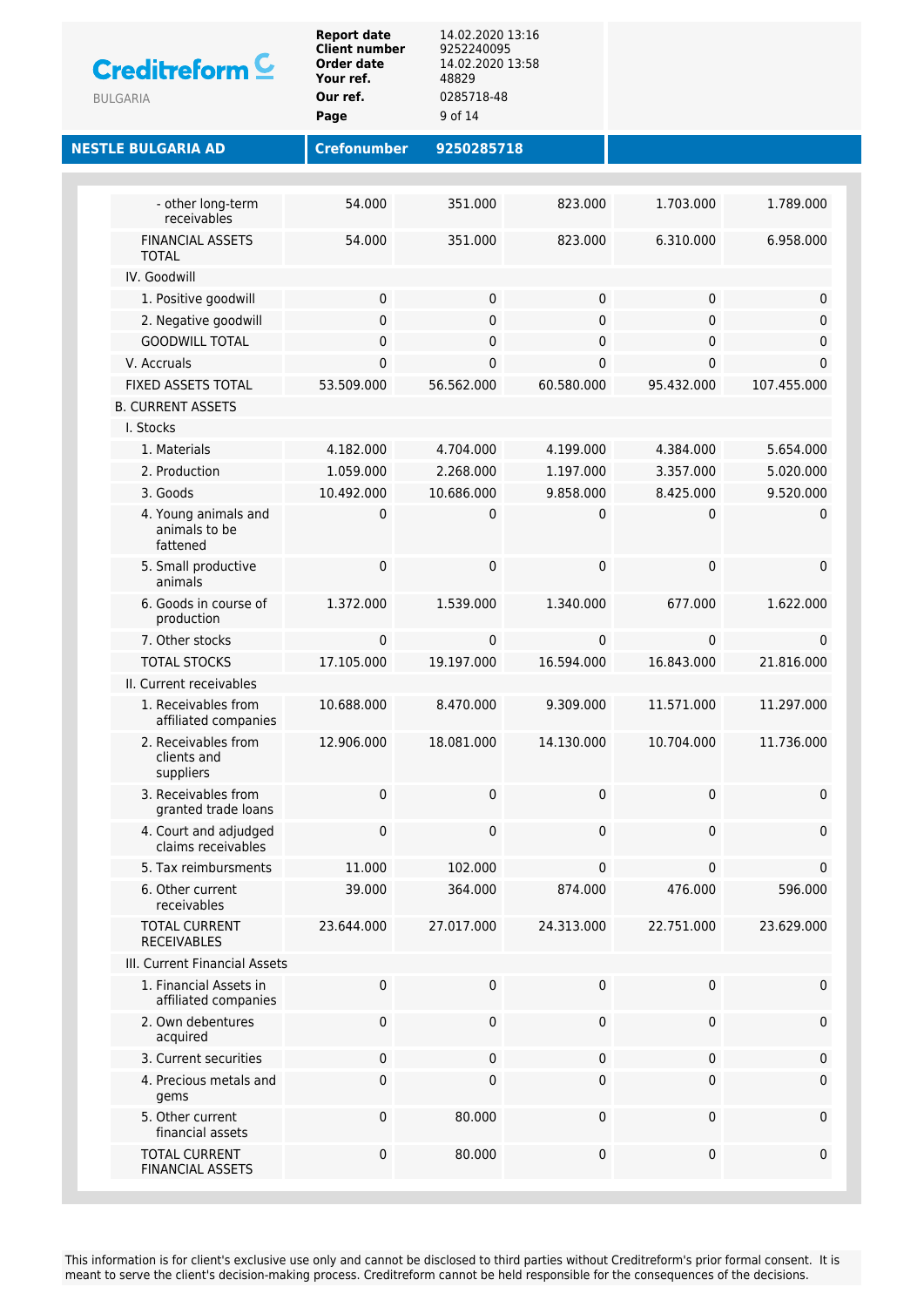|                                                          | Our ref.<br>Page   | 0285718-48<br>10 of 14 |                  |             |                          |
|----------------------------------------------------------|--------------------|------------------------|------------------|-------------|--------------------------|
| <b>NESTLE BULGARIA AD</b>                                | <b>Crefonumber</b> | 9250285718             |                  |             |                          |
|                                                          |                    |                        |                  |             |                          |
| IV. Liquid means<br>1. Liquid means in                   | 0                  | 0                      | $\pmb{0}$        | 0           | $\pmb{0}$                |
| cash                                                     |                    |                        |                  |             |                          |
| - thereof equivalent<br>foreign currency<br>value in BGN | 0                  | 0                      | $\pmb{0}$        | 0           | $\mathbf 0$              |
| 2. Bank accounts                                         | 13.321.000         | 13.493.000             | 28.504.000       | 19.365.000  | 3.706.000                |
| - thereof equivalent<br>foreign currency<br>value in BGN | 0                  | $\mathbf 0$            | $\mathbf 0$      | 0           | 0                        |
| 3. Blocked liquid<br>means                               | 0                  | 0                      | $\mathbf 0$      | 0           | $\pmb{0}$                |
| - thereof equivalent<br>foreign currency<br>value in BGN | 0                  | 0                      | $\mathbf 0$      | 0           | $\mathbf 0$              |
| 4. Cash equivalents                                      | 0                  | 0                      | 0                | 0           | $\mathbf 0$              |
| <b>TOTAL LIQUID MEANS</b>                                | 13.321.000         | 13.493.000             | 28.504.000       | 19.365.000  | 3.706.000                |
| V. Accruals                                              | 757.000            | 363.000                | 242.000          | 106.000     | 259.000                  |
| <b>TOTAL CURRENT ASSETS</b>                              | 54.827.000         | 60.150.000             | 69.653.000       | 59.065.000  | 49.410.000               |
| <b>TOTAL ASSETS</b><br>C. OFF BALANCE ASSETS             | 108.336.000        | 116.712.000            | 130.233.000      | 154.497.000 | 156.865.000              |
| A. Equity<br>I. Capital                                  |                    |                        |                  |             |                          |
| 1. Subscribed capital                                    | 10.235.000         | 10.235.000             | 10.235.000       | 10.235.000  | 10.235.000               |
| - share capital in<br>joint stock<br>companies           | 10.235.000         | 10.235.000             | 10.235.000       | 10.235.000  | 10.235.000               |
| - shares quoted<br>at stock<br>exchanges                 | 0                  | 0                      | 0                | 0           | $\Omega$                 |
| - shares not<br>quoted at stock<br>exchanges             | 10.235.000         | 10.235.000             | 10.235.000       | 10.235.000  | 10.235.000               |
| - other share capital<br>classes                         | 0                  | 0                      | $\pmb{0}$        | 0           | $\pmb{0}$                |
| 2. not paid capital<br>3. own shares                     | 0<br>0             | 0<br>0                 | 0<br>$\mathbf 0$ | 0<br>0      | $\pmb{0}$<br>$\mathbf 0$ |
| acquired<br><b>TOTAL CAPITAL</b>                         |                    |                        |                  |             |                          |
| II. Reserves                                             | 10.235.000         | 10.235.000             | 10.235.000       | 10.235.000  | 10.235.000               |
| 1. Share premium                                         | 0                  | 0                      | $\pmb{0}$        | 0           | $\mathbf 0$              |
| account<br>2. Revaluation                                | 702.000            | $-461.000$             | $-286.000$       | 0           | $\pmb{0}$                |
| reserves                                                 |                    |                        |                  |             |                          |
| 3. Purposive reserves                                    | 6.141.000          | 6.140.000              | 6.140.000        | 10.397.000  | 10.390.000               |
| - general reserves                                       | 6.141.000          | 6.140.000              | 6.140.000        | 6.140.000   | 6.140.000                |
| - special reserves                                       | 0                  | 0                      | 0                | 0           | $\mathbf 0$              |
| - other reserves                                         | 0                  | 0                      | $\mathbf 0$      | 4.257.000   | 4.250.000                |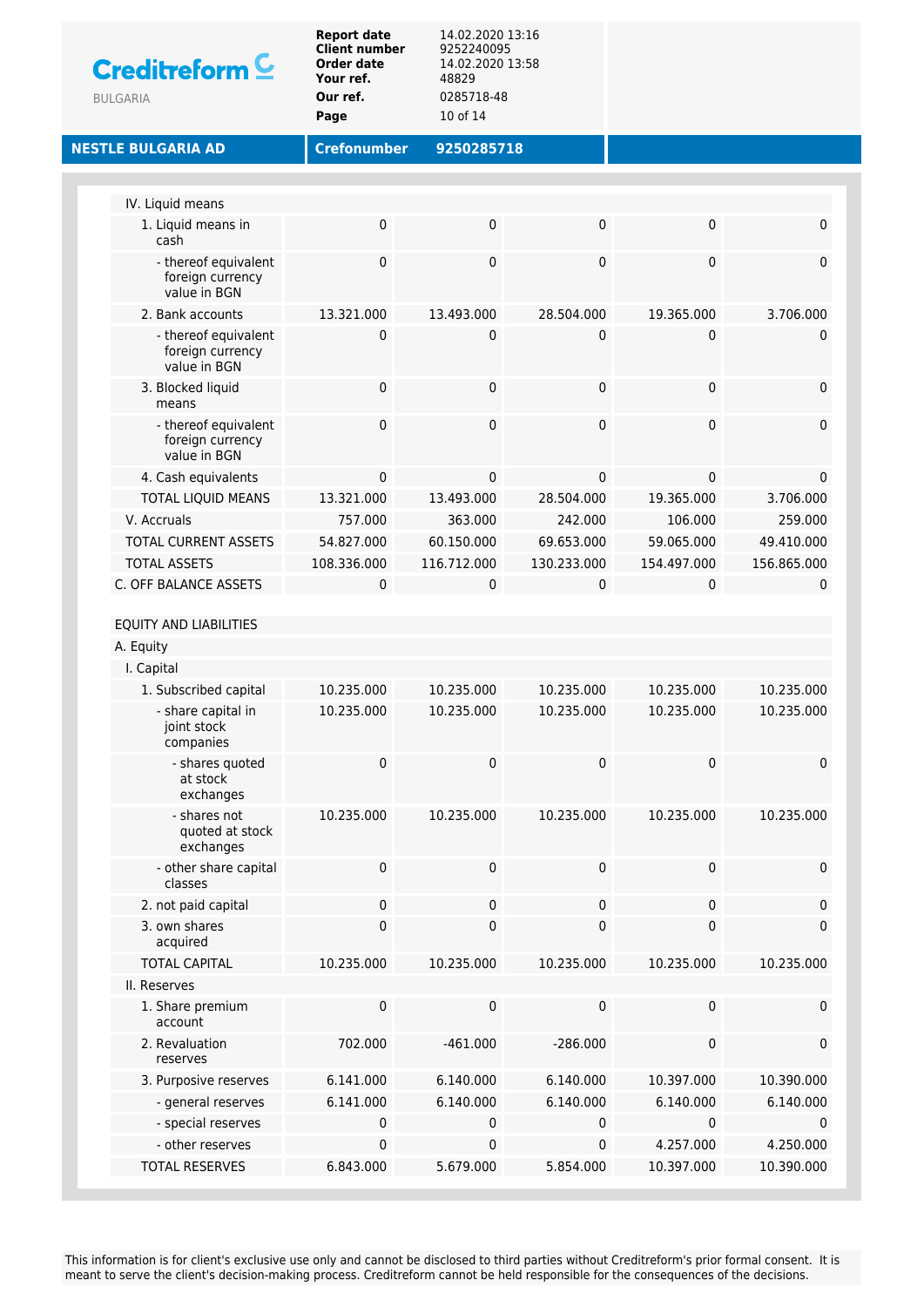| <b>Creditreform</b> C<br><b>BULGARIA</b>                | <b>Report date</b><br><b>Client number</b><br>Order date<br>Your ref.<br>Our ref.<br>Page | 14.02.2020 13:16<br>9252240095<br>14.02.2020 13:58<br>48829<br>0285718-48<br>11 of 14 |                 |                 |                 |
|---------------------------------------------------------|-------------------------------------------------------------------------------------------|---------------------------------------------------------------------------------------|-----------------|-----------------|-----------------|
| <b>NESTLE BULGARIA AD</b>                               | <b>Crefonumber</b>                                                                        | 9250285718                                                                            |                 |                 |                 |
| III. Balance Result                                     |                                                                                           |                                                                                       |                 |                 |                 |
| 1. Accumulated result                                   | 0                                                                                         | 63.000                                                                                | 3.505.000       | 0               | 0               |
| - accumulated profit                                    | 0                                                                                         | 63.000                                                                                | 3.505.000       | 0               | $\mathbf 0$     |
| - accumulated loss                                      | 0                                                                                         | 0                                                                                     | $\mathbf 0$     | 0               | $\Omega$        |
| 2. Profit of the period                                 | 20.943.000                                                                                | 20.686.000                                                                            | 33.592.000      | 20.092.000      | 14.458.000      |
| 3. Loss of the period                                   | 0                                                                                         | 0                                                                                     | $\mathbf 0$     | 0               | 0               |
| <b>TOTAL BALANCE</b><br><b>RESULT</b>                   | 20.943.000                                                                                | 20.749.000                                                                            | 37.097.000      | 20.092.000      | 14.458.000      |
| <b>TOTAL EQUITY</b>                                     | 38.021.000                                                                                | 36.663.000                                                                            | 53.186.000      | 40.724.000      | 35.083.000      |
| <b>B. LONG-TERM LIABILITIES</b>                         |                                                                                           |                                                                                       |                 |                 |                 |
| I. Long-term debts                                      |                                                                                           |                                                                                       |                 |                 |                 |
| 1. Towards affiliated<br>companies                      | 0                                                                                         | $\pmb{0}$                                                                             | $\mathbf 0$     | 0               | 0               |
| 2. Towards financial<br>institutes                      | 21.517.000                                                                                | $\pmb{0}$                                                                             | 0               | 0               | 0               |
| - thereof towards<br>banks                              | 0                                                                                         | $\pmb{0}$                                                                             | $\pmb{0}$       | 0               | 0               |
| 3. Trade loans                                          | 0                                                                                         | $\pmb{0}$                                                                             | 0               | 0               | $\mathbf 0$     |
| 4. Debenture loans                                      | 0                                                                                         | 0                                                                                     | $\mathbf 0$     | 0               | 0               |
| 5. Deferred taxation                                    | 0                                                                                         | 0                                                                                     | 0               | 0               | 0               |
| 6. Other long-term<br>debts                             | 5.046.000                                                                                 | 4.511.000                                                                             | 8.547.000       | 9.134.000       | 10.201.000      |
| TOTAL LONG-TERM<br><b>DEBTS</b>                         | 26.563.000                                                                                | 4.511.000                                                                             | 8.547.000       | 9.134.000       | 10.201.000      |
| II. Accrued liabilities and<br>financings               | 0                                                                                         | 0                                                                                     | $\mathbf 0$     | 0               | 0               |
| TOTAL LONG-TERM<br><b>LIABILITIES</b>                   | 26.563.000                                                                                | 4.511.000                                                                             | 8.547.000       | 9.134.000       | 10.201.000      |
| C. Current Liabilities                                  |                                                                                           |                                                                                       |                 |                 |                 |
| I. Current debts<br>1. Liabilities towards              |                                                                                           |                                                                                       |                 |                 |                 |
| affiliated companies<br>2. Liabilities towards          | 11.310.000<br>0                                                                           | 33.867.000<br>$\pmb{0}$                                                               | 31.227.000<br>0 | 65.643.000<br>0 | 69.229.000<br>0 |
| financial institutes<br>- thereof towards               | 0                                                                                         | 0                                                                                     | $\mathbf 0$     | 0               | 0               |
| banks<br>3. Liabilities towards                         | 27.832.000                                                                                | 34.254.000                                                                            | 32.256.000      | 33.607.000      | 39.397.000      |
| suppliers<br>4. Trade loans                             | 0                                                                                         | 0                                                                                     | $\mathbf 0$     |                 | 0               |
| 5. Liabilities towards<br>staff members                 | 2.074.000                                                                                 | 1.909.000                                                                             | 1.638.000       | 0<br>2.320.000  | 1.680.000       |
| 6. Liabilities towards<br>social security<br>institutes | 589.000                                                                                   | 522.000                                                                               | 692.000         | 661.000         | 486.000         |
| 7. Tax debts                                            | 1.296.000                                                                                 | 1.729.000                                                                             | 1.453.000       | 1.992.000       | 747.000         |
| 8. Other current<br>liabilities                         | 651.000                                                                                   | 1.380.000                                                                             | 1.234.000       | 416.000         | 42.000          |
| 9. Provisions                                           | 0                                                                                         | 1.877.000                                                                             | $\mathbf 0$     | 0               | 0               |
| <b>TOTAL CURRENT</b><br><b>DEBTS</b>                    | 43.752.000                                                                                | 75.538.000                                                                            | 68.500.000      | 104.639.000     | 111.581.000     |
| II. Accrued liabilities and<br>financings               | 0                                                                                         | $\pmb{0}$                                                                             | 0               | 0               | 0               |
|                                                         |                                                                                           |                                                                                       |                 |                 |                 |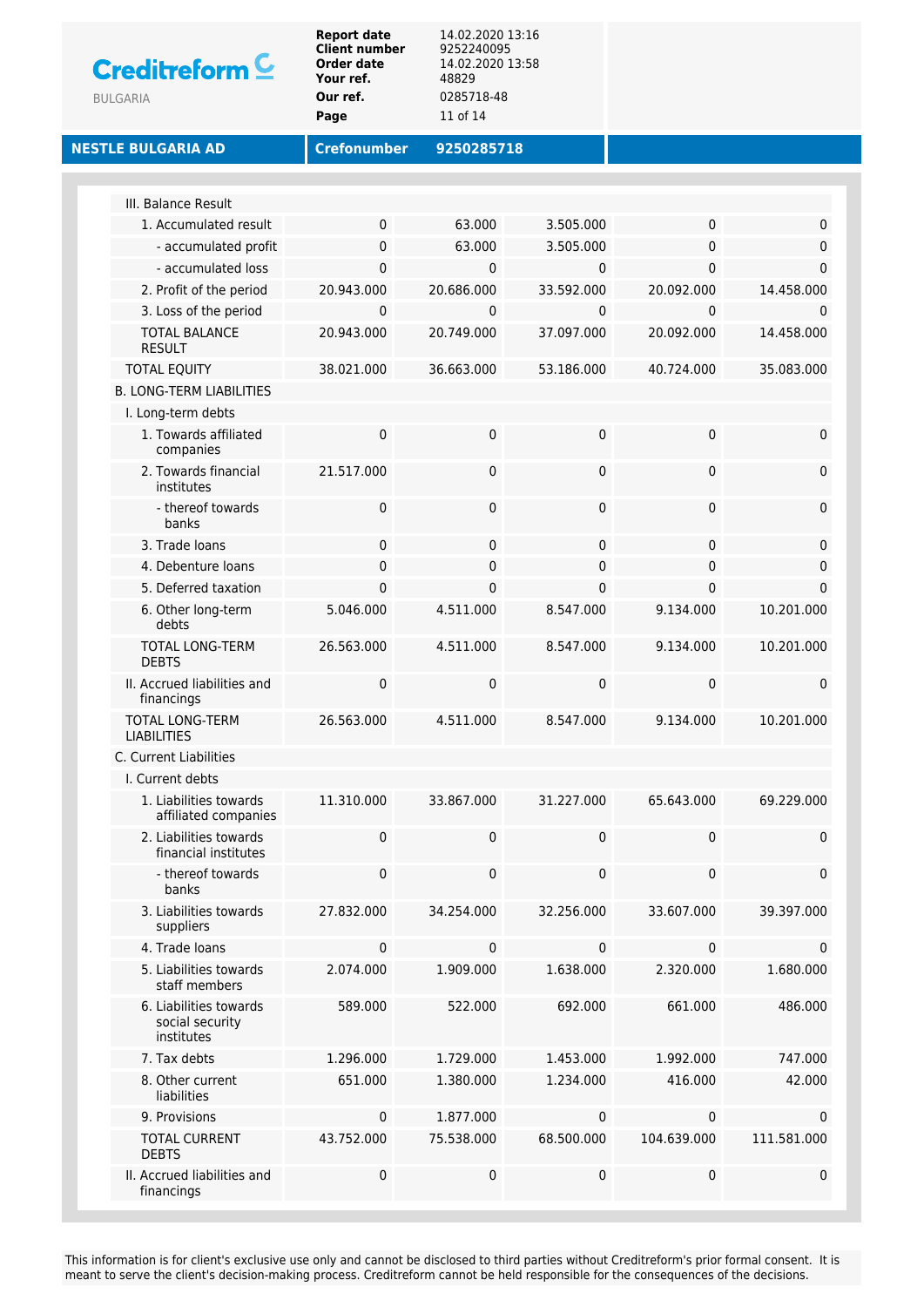| <b>Report date</b><br><b>Client number</b><br>Creditreform <sup>C</sup><br>Order date<br>Your ref.<br>Our ref.<br><b>BULGARIA</b><br>Page |                                            | 48829<br>12 of 14  | 14.02.2020 13:16<br>9252240095<br>14.02.2020 13:58<br>0285718-48 |              |             |              |
|-------------------------------------------------------------------------------------------------------------------------------------------|--------------------------------------------|--------------------|------------------------------------------------------------------|--------------|-------------|--------------|
| <b>NESTLE BULGARIA AD</b>                                                                                                                 |                                            | <b>Crefonumber</b> | 9250285718                                                       |              |             |              |
|                                                                                                                                           |                                            |                    |                                                                  |              |             |              |
|                                                                                                                                           | <b>TOTAL CURRENT</b><br><b>LIABILITIES</b> | 43.752.000         | 75.538.000                                                       | 68.500.000   | 104.639.000 | 111.581.000  |
|                                                                                                                                           | TOTAL EQUITY AND<br><b>LIABILITIES</b>     | 108.336.000        | 116.712.000                                                      | 130.233.000  | 154.497.000 | 156.865.000  |
|                                                                                                                                           | D. OFF BALANCE<br><b>LIABILITIES</b>       | 0                  | $\mathbf{0}$                                                     | $\mathbf{0}$ | 0           | $\mathbf{0}$ |

### **Proffit/loss accounts (national standard)**

|                                                                                                                                                                   | 2018                               | 2017                               | 2016                               | 2015                               | 2014                               |
|-------------------------------------------------------------------------------------------------------------------------------------------------------------------|------------------------------------|------------------------------------|------------------------------------|------------------------------------|------------------------------------|
|                                                                                                                                                                   | <b>Unconsolidate</b><br>d Accounts | <b>Unconsolidate</b><br>d Accounts | <b>Unconsolidate</b><br>d Accounts | <b>Unconsolidate</b><br>d Accounts | <b>Unconsolidate</b><br>d Accounts |
|                                                                                                                                                                   | 12 months                          | 12 months                          | 12 months                          | 12 months                          | 12 months                          |
|                                                                                                                                                                   | <b>BGN</b>                         | <b>BGN</b>                         | <b>BGN</b>                         | <b>BGN</b>                         | <b>BGN</b>                         |
| <b>EXPENDITURES</b>                                                                                                                                               |                                    |                                    |                                    |                                    |                                    |
| A. ORDINARY ACTIVITY EXPENDITURES                                                                                                                                 |                                    |                                    |                                    |                                    |                                    |
| I. Expenditures                                                                                                                                                   |                                    |                                    |                                    |                                    |                                    |
| 1. Materials cost                                                                                                                                                 | 74.884.000                         | 81.849.000                         | 88.133.000                         | 97.861.000                         | 94.761.000                         |
| 2. Cost of third parties<br>services                                                                                                                              | 42.601.000                         | 38.691.000                         | 51.369.000                         | 51.886.000                         | 52.136.000                         |
| 3. Depreciation<br>expenditures                                                                                                                                   | 8.087.000                          | 8.973.000                          | 11.321.000                         | 13.805.000                         | 14.054.000                         |
| 4. Remuneration<br>expenditures                                                                                                                                   | 26.103.000                         | 26.558.000                         | 29.536.000                         | 29.862.000                         | 28.961.000                         |
| 5. Social security<br>expenditures                                                                                                                                | 3.993.000                          | 3.854.000                          | 4.203.000                          | 4.337.000                          | 4.283.000                          |
| 6. Other expenditures                                                                                                                                             | 2.679.000                          | 5.331.000                          | 3.219.000                          | 7.460.000                          | 6.339.000                          |
| - assets devaluation                                                                                                                                              | 301.000                            | $\Omega$                           | 0                                  | 2.306.000                          | 386.000                            |
| - provisions                                                                                                                                                      | 640.000                            | 1.576.000                          | 304.000                            | 910.000                            | 248.000                            |
| <b>EXPENDITURES</b>                                                                                                                                               | 158.347.000                        | 165.256.000                        | 187.781.000                        | 205.211.000                        | 200.534.000                        |
| II. Corrective nature amounts                                                                                                                                     |                                    |                                    |                                    |                                    |                                    |
| 1. Sold assets balance<br>value (goods,<br>materials, young<br>animals and<br>animals to be<br>fattened as well as<br>tangible and<br>intangible fixed<br>assets) | 76.940.000                         | 76.815.000                         | 111.200.000                        | 75.379.000                         | 70.021.000                         |
| 2. Fixed assets<br>acquisition and<br>liquidation<br>expenditures                                                                                                 | 0                                  | 0                                  | 0                                  | 0                                  | 0                                  |
| 3. Alteration in<br>inventoris and<br>goods in course of<br>production                                                                                            | 759.000                            | $-1.406.000$                       | $-2.764.000$                       | 1.512.000                          | 387.000                            |
| 4. Offspring of animals                                                                                                                                           | 0                                  | 0                                  | 0                                  | 0                                  | $\pmb{0}$                          |
| 5. Other corrective<br>nature amounts                                                                                                                             | 0                                  | $\pmb{0}$                          | $\pmb{0}$                          | 0                                  | $\pmb{0}$                          |
| <b>TOTAL CORRECTIVE</b><br>NATURE AMOUNTS                                                                                                                         | 77.699.000                         | 75.409.000                         | 108.436.000                        | 76.891.000                         | 70.408.000                         |
| III. Financial Expenses                                                                                                                                           |                                    |                                    |                                    |                                    |                                    |
| 1. Interests payable                                                                                                                                              | 183.000                            | 137.000                            | 703.000                            | 626.000                            | 896.000                            |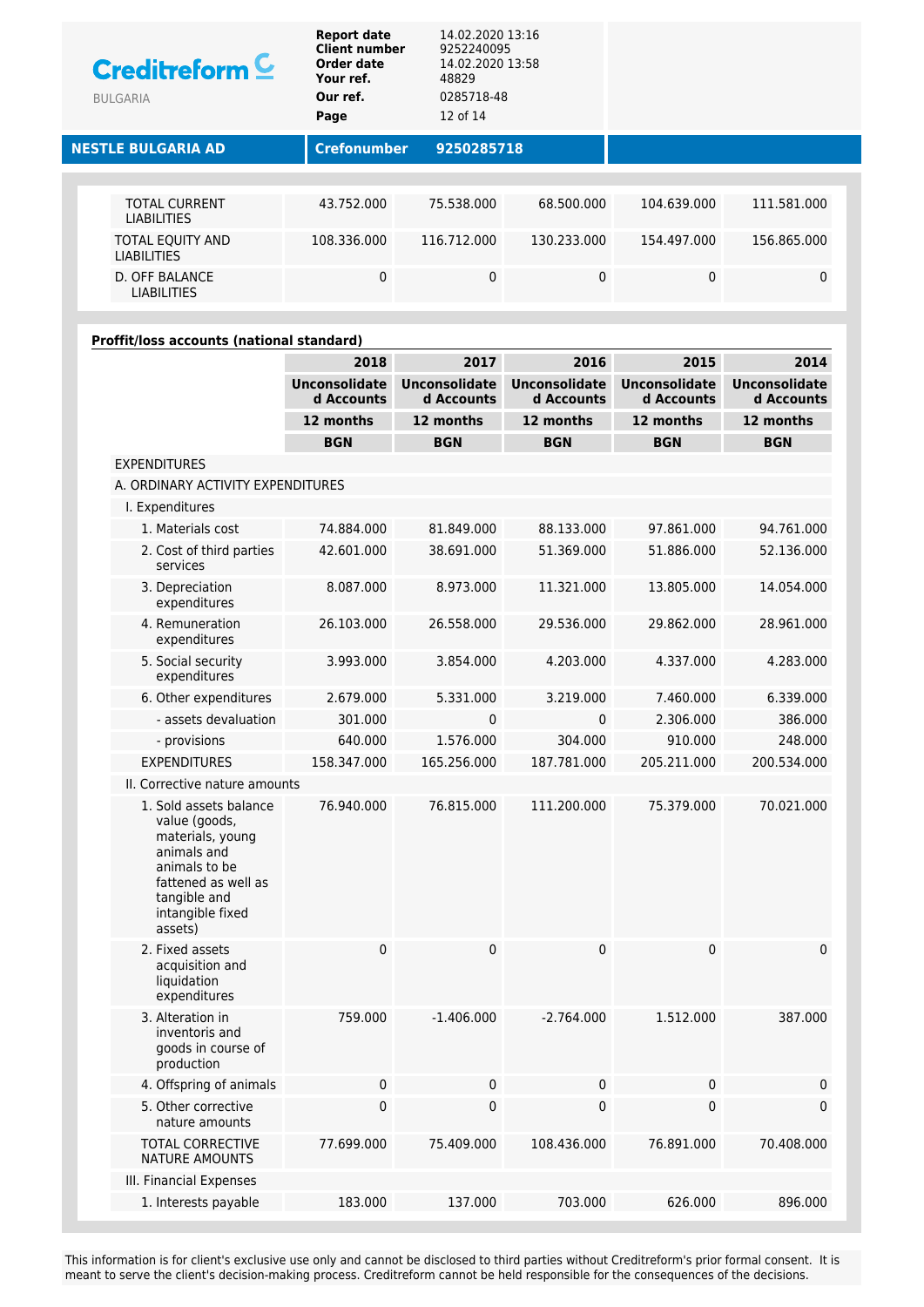| Creditreform <sup>C</sup><br><b>BULGARIA</b> |                                                                     | <b>Report date</b><br><b>Client number</b><br><b>Order date</b><br>Your ref.<br>Our ref.<br>Page | 14.02.2020 13:16<br>9252240095<br>14.02.2020 13:58<br>48829<br>0285718-48<br>13 of 14 |             |             |             |  |  |
|----------------------------------------------|---------------------------------------------------------------------|--------------------------------------------------------------------------------------------------|---------------------------------------------------------------------------------------|-------------|-------------|-------------|--|--|
| <b>NESTLE BULGARIA AD</b>                    |                                                                     | <b>Crefonumber</b>                                                                               | 9250285718                                                                            |             |             |             |  |  |
|                                              |                                                                     |                                                                                                  |                                                                                       |             |             |             |  |  |
|                                              | - incuding interests<br>payable to<br>affiliated<br>companies       | 110.000                                                                                          | 137.000                                                                               | 581.000     | 494.000     | 623.000     |  |  |
|                                              | 2. Negative<br>differentials from<br>financial assets<br>operations | 0                                                                                                | $\mathbf{0}$                                                                          | 43.000      | 62,000      | 6.000       |  |  |
|                                              | 3. Negative exchange<br>rate differentials                          | 34.000                                                                                           | 0                                                                                     | 2.459.000   | 0           | 0           |  |  |
|                                              | 4. Other financial<br>operations<br>expenditures                    | 0                                                                                                | 122.000                                                                               | 0           | 0           | 0           |  |  |
|                                              | <b>TOTAL FINANCIAL</b><br><b>EXPENDITURES</b>                       | 217.000                                                                                          | 259.000                                                                               | 3.205.000   | 688,000     | 902.000     |  |  |
|                                              | <b>B. TOTAL ORDINARY</b><br><b>ACTIVITY</b><br><b>EXPENDITURES</b>  | 236.263.000                                                                                      | 240.924.000                                                                           | 299.422.000 | 282.790.000 | 271.844.000 |  |  |
|                                              | C. Profit from the ordinary<br>activity                             | 23.552.000                                                                                       | 23.099.000                                                                            | 37.960.000  | 22.479.000  | 16.197.000  |  |  |
|                                              | IV. Extraordinary<br>expenditures                                   | 0                                                                                                | $\mathbf 0$                                                                           | 0           | 0           | 0           |  |  |
|                                              | <b>D. TOTAL EXPENDITURES</b>                                        | 236.263.000                                                                                      | 240.924.000                                                                           | 299.422.000 | 282.790.000 | 271.844.000 |  |  |
|                                              | E. Profit before taxation                                           | 23.552.000                                                                                       | 23.099.000                                                                            | 37.960.000  | 22.479.000  | 16.197.000  |  |  |
|                                              | V. Taxation                                                         | 2.609.000                                                                                        | 2.413.000                                                                             | 4.368.000   | 2.387.000   | 1.739.000   |  |  |
|                                              | 1. Taxation on profit                                               | 2.609.000                                                                                        | 2.413.000                                                                             | 4.368.000   | 2.387.000   | 1.739.000   |  |  |
|                                              | 2. Other taxes                                                      | 0                                                                                                | $\mathbf 0$                                                                           | 0           | 0           | 0           |  |  |
|                                              | F. Profit after taxation                                            | 20.943.000                                                                                       | 20.686.000                                                                            | 33.592.000  | 20.092.000  | 14.458.000  |  |  |
|                                              | TOTAL $(D + V + F)$                                                 | 259.815.000                                                                                      | 264.023.000                                                                           | 337.382.000 | 305.269.000 | 288.041.000 |  |  |
|                                              | <b>REVENUES</b>                                                     |                                                                                                  |                                                                                       |             |             |             |  |  |
|                                              | A. Revenues from the ordinary activity                              |                                                                                                  |                                                                                       |             |             |             |  |  |
|                                              | I. Net revenues from sales of:                                      |                                                                                                  |                                                                                       |             |             |             |  |  |
|                                              | 1. Production                                                       | 113.812.000                                                                                      | 125.228.000                                                                           | 162.928.000 | 172.338.000 | 161.173.000 |  |  |
|                                              | 2. Goods                                                            | 141.518.000                                                                                      | 132.892.000                                                                           | 133.815.000 | 128.459.000 | 123.606.000 |  |  |
|                                              | 3. Materials                                                        | 0                                                                                                | 0                                                                                     | $\mathbf 0$ | $\mathbf 0$ | $\mathbf 0$ |  |  |
|                                              | 4. Services                                                         | 2.493.000                                                                                        | 1.887.000                                                                             | 2.672.000   | 887.000     | 1.999.000   |  |  |
|                                              | including revenues<br>from intermediary<br>activities               | 0                                                                                                | 0                                                                                     | 0           | 0           | 0           |  |  |
|                                              | - outsourcing<br>services                                           | 0                                                                                                | 0                                                                                     | 0           | 0           | 0           |  |  |
|                                              | 5. Tangible and<br>intangibles fixed<br>assets, rentals             | 75.000                                                                                           | 10.000                                                                                | 37.967.000  | 2.317.000   | 817.000     |  |  |
|                                              | - thereof rentals                                                   | 0                                                                                                | $\mathbf 0$                                                                           | 870.000     | 857.000     | 817.000     |  |  |
|                                              | 6. Other                                                            | 1.872.000                                                                                        | 3.929.000                                                                             | 0           | 497.000     | 264.000     |  |  |
|                                              | TOTAL NET REVENUES<br><b>FROM SALES</b>                             | 259.770.000                                                                                      | 263.946.000                                                                           | 337.382.000 | 304.498.000 | 287.859.000 |  |  |
|                                              | II. Financing Revenues                                              | 0                                                                                                | 0                                                                                     | 0           | 0           | 0           |  |  |
|                                              | - including<br>government<br>subsidies                              | 0                                                                                                | $\mathbf 0$                                                                           | $\mathbf 0$ | 0           | 0           |  |  |